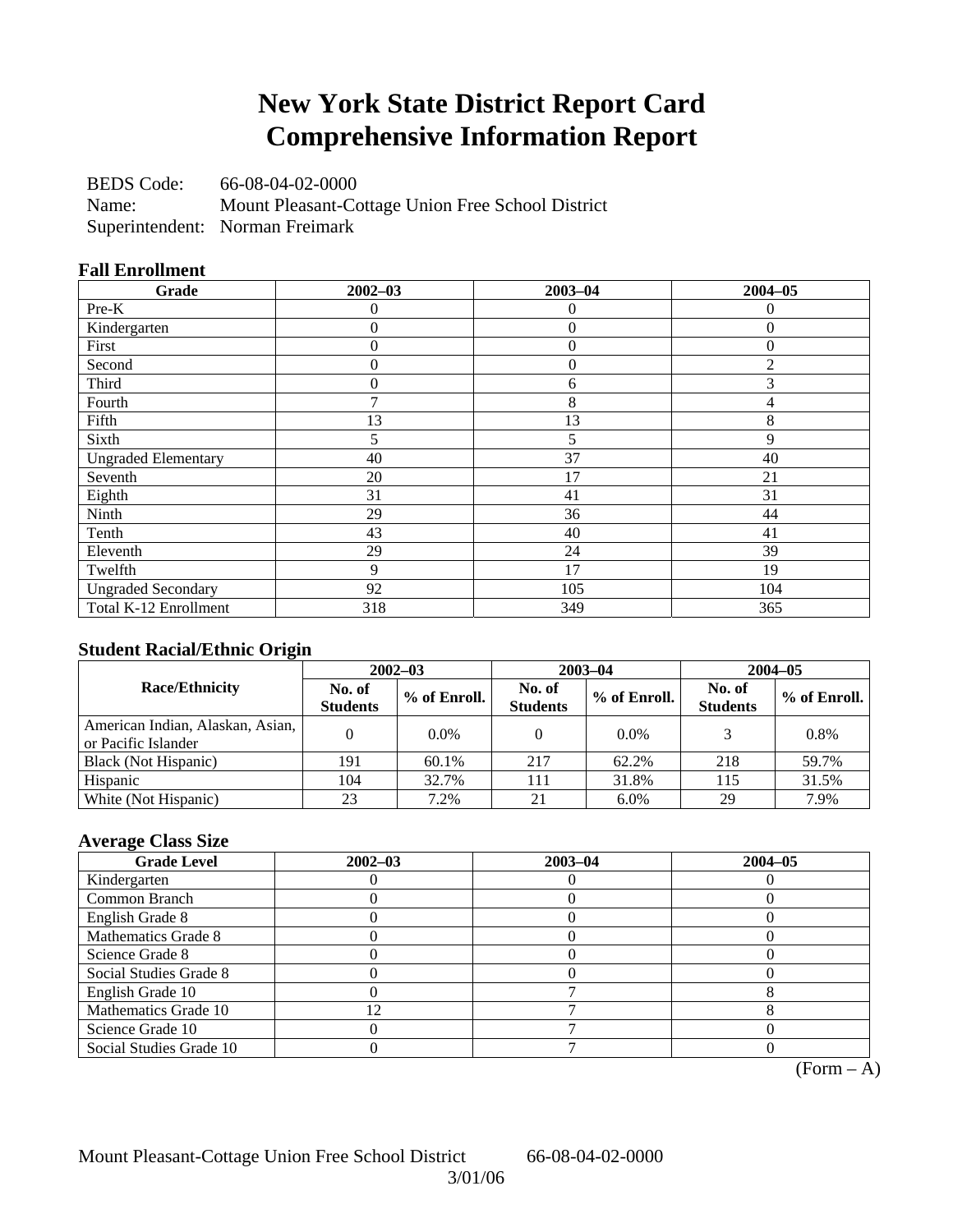### **District Need to Resource Capacity Category**

| <b>N/RC Category</b> | <b>Description</b>                                                                                 |
|----------------------|----------------------------------------------------------------------------------------------------|
|                      | This is a school district with average student needs in relation to<br>district resource capacity. |

### **Similar School Group and Description**

| <b>Similar School Group</b> | <b>Description</b> |
|-----------------------------|--------------------|
| NA                          | <b>NA</b>          |

All schools within the same N/RC category are divided into three similar school groups defined by the percentage of students in the school who are eligible for the free-lunch program and/or who are limited English proficient (also known as English language learners).

#### **Student Demographics Used To Determine Similar Schools Group**

|                                   | $2002 - 03$ |         |           | $2003 - 04$ | $2004 - 05$ |         |
|-----------------------------------|-------------|---------|-----------|-------------|-------------|---------|
|                                   | Count       | Percent | <br>Count | Percent     | Count       | Percent |
| <b>Limited English Proficient</b> |             | $0.0\%$ |           | $.4\%$      |             | $0.0\%$ |
| <b>Eligible for Free Lunch</b>    | 318         | 100.0%  | 349       | 100.0%      | 365         | 100.0%  |

#### **Attendance and Suspension**

|                               | $2001 - 02$      |         |                  | $2002 - 03$ | $2003 - 04$     |         |
|-------------------------------|------------------|---------|------------------|-------------|-----------------|---------|
|                               | $%$ of<br>No. of |         | $%$ of<br>No. of |             | No. of          | $%$ of  |
|                               | <b>Students</b>  | Enroll. | <b>Students</b>  | Enroll.     | <b>Students</b> | Enroll. |
| <b>Annual Attendance Rate</b> |                  | 0.0%    |                  | 0.0%        |                 | $0.0\%$ |
| <b>Student Suspensions</b>    | 25               | 7.7%    | 35               | 1.0%        | 43              | 12.3%   |

### **Student Socioeconomic and Stability Indicators (Percent of Enrollment)**

|                          | $2002 - 03$ | 2003-04   | $2004 - 05$ |
|--------------------------|-------------|-----------|-------------|
| <b>Reduced Lunch</b>     | $0.0\%$     | $0.0\%$   | $0.0\%$     |
| <b>Public Assistance</b> | NA          | NA        | NA          |
| <b>Student Stability</b> | NA          | <b>NA</b> | NA          |

#### **Staff Counts**

| Staff                                 | $2004 - 05$ |
|---------------------------------------|-------------|
| <b>Total Teachers</b>                 | 54          |
| <b>Total Other Professional Staff</b> |             |
| <b>Total Paraprofessionals</b>        |             |
| Teaching Out of Certification*        |             |

\*Teaching out of certification more than on an incidental basis.

 $(Form - B)$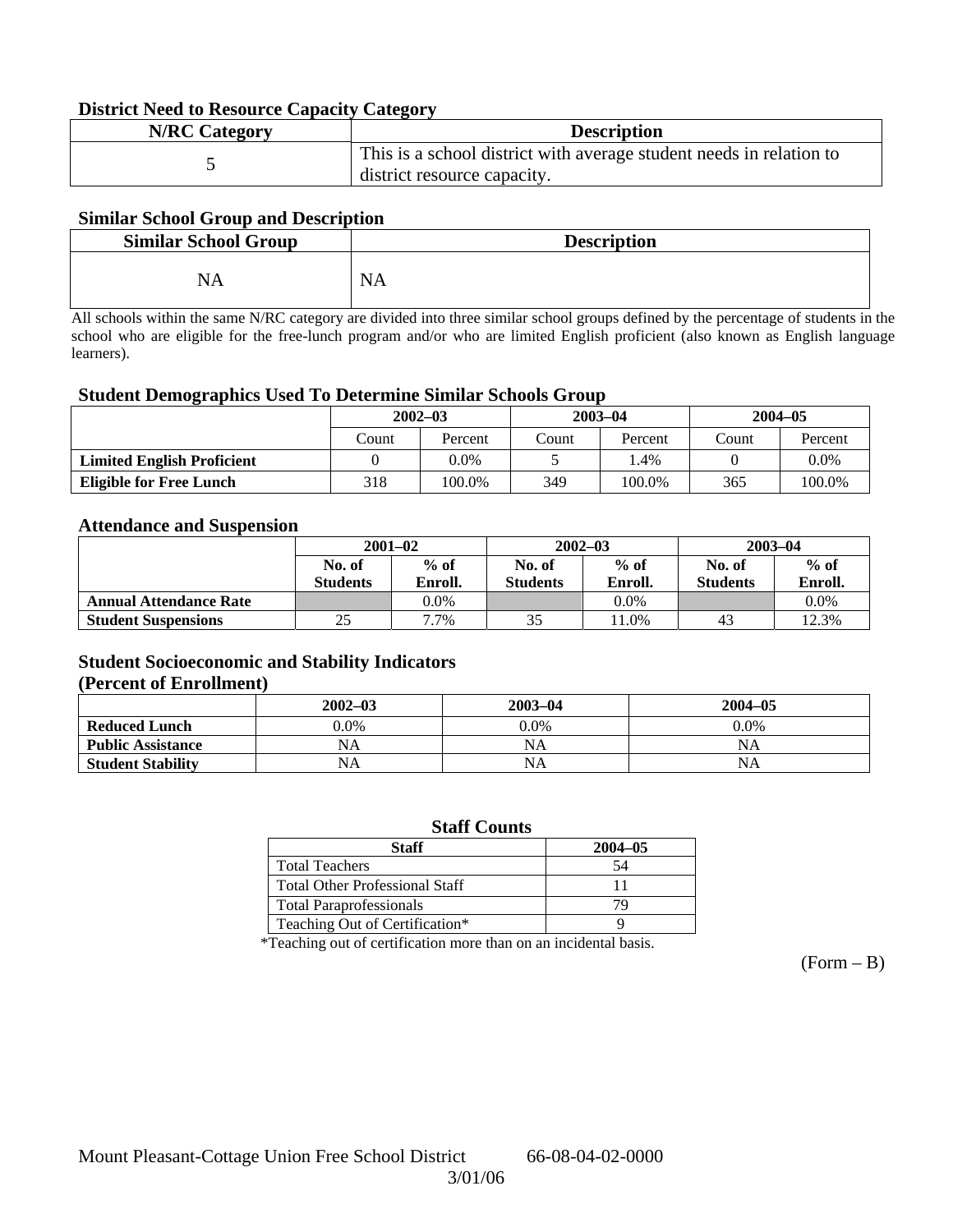## **High School Graduates and Noncompleters**

|                         | <b>High School Graduates and Completers</b>  | $2002 - 03$                                                                                                                                   | $2003 - 04$ | $2004 - 05$ |
|-------------------------|----------------------------------------------|-----------------------------------------------------------------------------------------------------------------------------------------------|-------------|-------------|
|                         | Total Graduates*                             |                                                                                                                                               | 0           | 0           |
| General-                | <b>Regents Diplomas</b>                      | $\Omega$<br>$\Omega$<br>$0\%$<br>0%<br>10<br>4<br>$\Omega$<br>$\Omega$<br>0%<br>0%<br>$\Omega$<br>10<br>4<br>$\theta$<br>$\Omega$<br>0%<br>0% | $\Omega$    |             |
| <b>Education</b>        | % Regents Diplomas                           |                                                                                                                                               |             | 0%          |
| <b>Students</b>         | Regents Diplomas with Advanced Designation** |                                                                                                                                               |             | $\Omega$    |
|                         | % Regents Diplomas with Advanced Designation |                                                                                                                                               |             | 0%          |
|                         | IEP Diplomas or Local Certificates           |                                                                                                                                               |             |             |
|                         | Total Graduates*                             |                                                                                                                                               |             | 3           |
|                         | <b>Regents Diplomas</b>                      |                                                                                                                                               |             | $\Omega$    |
| <b>Students</b><br>with | % Regents Diplomas                           |                                                                                                                                               |             | 0%          |
| <b>Disabilities</b>     | Regents Diplomas with Advanced Designation** | $\overline{0}$                                                                                                                                | $\Omega$    |             |
|                         | % Regents Diplomas with Advanced Designation |                                                                                                                                               | 0%          |             |
|                         | <b>IEP Diplomas or Local Certificates</b>    |                                                                                                                                               |             | 4           |
|                         | Total Graduates*                             |                                                                                                                                               |             | 3           |
|                         | <b>Regents Diplomas</b>                      |                                                                                                                                               |             | $\Omega$    |
| <b>All Students</b>     | % Regents Diplomas                           |                                                                                                                                               | 0%          |             |
|                         | Regents Diplomas with Advanced Designation** |                                                                                                                                               |             | $\Omega$    |
|                         | % Regents Diplomas with Advanced Designation |                                                                                                                                               |             | 0%          |
|                         | <b>IEP Diplomas or Local Certificates</b>    |                                                                                                                                               |             | 4           |

\* Only students awarded local diplomas or Regents endorsed diplomas are included in the count of high school graduates in this table. Data include graduates in August, January and June of the school year being reported.

\*\*Beginning with students who first entered grade 9 in 2001–02, students may earn a Regents diploma by passing (scoring 65–100) Regents exams in five areas and meeting course requirements. To earn a Regents diploma with advanced designation, the student must pass eight Regents exams. For more information, see http://www.emsc.nysed.gov/parents/gradreqtsfs.shtml

### **Post-Secondary Plans of 2004–05 Graduates**

|                                                |                | 4-year<br><b>College</b> | 2-year<br>College | <b>Other Post-</b><br><b>Secondary</b> | <b>Military</b> | <b>Employment</b> | <b>Adult</b><br><b>Services</b> | Plan<br><b>Unknown</b> | <b>Other</b><br><b>Known Plan</b> |
|------------------------------------------------|----------------|--------------------------|-------------------|----------------------------------------|-----------------|-------------------|---------------------------------|------------------------|-----------------------------------|
| General-<br><b>Education</b>                   | <b>Number</b>  | $\theta$                 | $\theta$          | $\theta$                               | $\theta$        | $\theta$          | $\Omega$                        | $\theta$               | $\mathbf{0}$                      |
| <b>Students</b>                                | Percent        | 0%                       | 0%                | 0%                                     | 0%              | 0%                | 0%                              | 0%                     | 0%                                |
| <b>Students</b><br>with<br><b>Disabilities</b> | <b>Number</b>  | $\theta$                 | $\theta$          | $\theta$                               | $\theta$        | $\mathfrak{D}$    | $\Omega$                        | $\Omega$               |                                   |
|                                                | Percent        | 0%                       | 0%                | 0%                                     | 0%              | 67%               | 0%                              | 0%                     | 33%                               |
| All<br><b>Students</b>                         | <b>Number</b>  | $\theta$                 | $\theta$          | $\theta$                               | $\theta$        | ↑                 | $\Omega$                        | $\Omega$               |                                   |
|                                                | <b>Percent</b> | 0%                       | 0%                | 0%                                     | 0%              | 67%               | 0%                              | 0%                     | 33%                               |

## **High School Noncompletion Rates**

|                        |                            | $2002 - 03$     |         | $2003 - 04$     |         | $2004 - 05$     |         |
|------------------------|----------------------------|-----------------|---------|-----------------|---------|-----------------|---------|
|                        |                            | No. of          | $%$ of  | No. of          | $%$ of  | No. of          | $%$ of  |
|                        |                            | <b>Students</b> | Enroll. | <b>Students</b> | Enroll. | <b>Students</b> | Enroll. |
| General-               | Dropped Out                |                 |         |                 | $0.0\%$ |                 | $0.0\%$ |
| <b>Education</b>       | Entered GED Program*       |                 |         |                 | $0.0\%$ |                 | $0.0\%$ |
| <b>Students</b>        | <b>Total Noncompleters</b> |                 |         |                 | $0.0\%$ |                 | $0.0\%$ |
| <b>Students with</b>   | Dropped Out                |                 |         |                 | $0.0\%$ |                 | $0.0\%$ |
| <b>Disabilities</b>    | Entered GED Program*       |                 |         |                 | $0.0\%$ |                 | $0.0\%$ |
|                        | <b>Total Noncompleters</b> |                 |         |                 | $0.0\%$ |                 | $0.0\%$ |
| All<br><b>Students</b> | Dropped Out                |                 | $0.0\%$ |                 | $0.0\%$ |                 | $0.0\%$ |
|                        | Entered GED Program*       |                 | $0.0\%$ | 0               | $0.0\%$ |                 | $0.0\%$ |
|                        | <b>Total Noncompleters</b> |                 | $0.0\%$ |                 | $0.0\%$ |                 | $0.0\%$ |

\*The number and percentage of students who left a program leading to a high school diploma and entered a program leading to a high school equivalency diploma.

 $(Form - C)$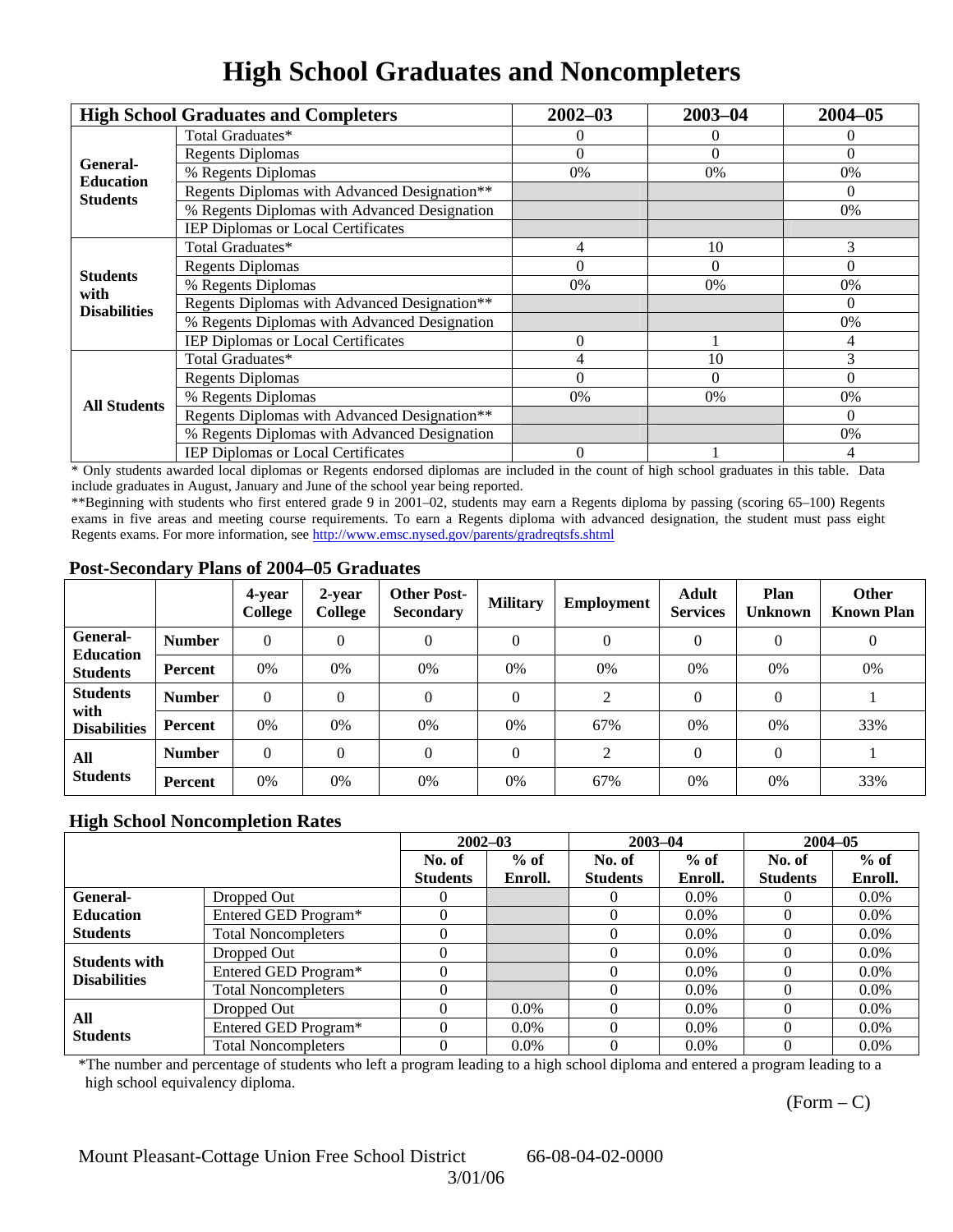## **Career Development and Occupational Studies (CDOS)**

## **Percentage of Students Documenting Self- and Career-Awareness Information and Career Exploration Activities, K–3**

| <b>Grades</b> | $2002 - 03$ | $2003 - 04$ | $2004 - 05$ |
|---------------|-------------|-------------|-------------|
| K–1           | 9%          | $0\%$       | $0\%$       |
|               | $\gamma\%$  | $0\%$       | $0\%$       |

## **Students Developing a Career Plan, 4–12**

| <b>Grades</b> |                                      | $2002 - 03$ | 2003-04  | $2004 - 05$ |
|---------------|--------------------------------------|-------------|----------|-------------|
|               | Number of General-Education Students | $\theta$    | $\Omega$ | $\Omega$    |
| $4 - 5$       | Number of Students with Disabilities | $\theta$    | $\theta$ | $\Omega$    |
|               | Number of All Students               | $\theta$    | $\Omega$ | $\Omega$    |
|               | Percent of Enrollment                | $0\%$       | 0%       | 0%          |
|               | Number of General-Education Students | $\Omega$    | $\theta$ | $\Omega$    |
| $6 - 8$       | Number of Students with Disabilities | $\theta$    | 0        | 0           |
|               | Number of All Students               | $\theta$    | 0        | $\Omega$    |
|               | Percent of Enrollment                | $0\%$       | $0\%$    | $0\%$       |
|               | Number of General-Education Students | $\Omega$    | $\Omega$ | $\Omega$    |
|               | Number of Students with Disabilities | $\theta$    | 105      | $\Omega$    |
| $9 - 12$      | Number of All Students               | $\theta$    | 105      | $\Omega$    |
|               | Percent of Enrollment                | 0%          | 56%      | $0\%$       |

## **Career and Technical Education (CTE) Programs**

|                                                   |       | <b>This District</b> | <b>Statewide</b> |
|---------------------------------------------------|-------|----------------------|------------------|
| <b>CTE</b> Program                                | Count | Percentage           | Average          |
| <b>All CTE Programs</b>                           |       |                      |                  |
| Completed the CTE Program                         |       |                      |                  |
| <b>Completed and Passed Regents Exams</b>         |       |                      |                  |
| Completed and had Course Average of 75% or More   |       |                      |                  |
| Completed and Attained a HS Diploma or Equivalent |       |                      |                  |
| Completed and Whose Status is Known               |       |                      |                  |
| Completed and Were Successfully Placed            |       |                      |                  |
| <b>Nontraditional Programs</b>                    |       |                      |                  |
| <b>Underrepresented Gender Members Enrolled</b>   |       |                      |                  |
| Underrepresented Gender Members Who Completed     |       |                      |                  |

Enrollment data are for the 2004–2005 school year; completer data are as of June 2004.

Blank cells indicate that either the district did not have a CTE program or did not report data. These data are reported only at the district level.

 $(Form - D)$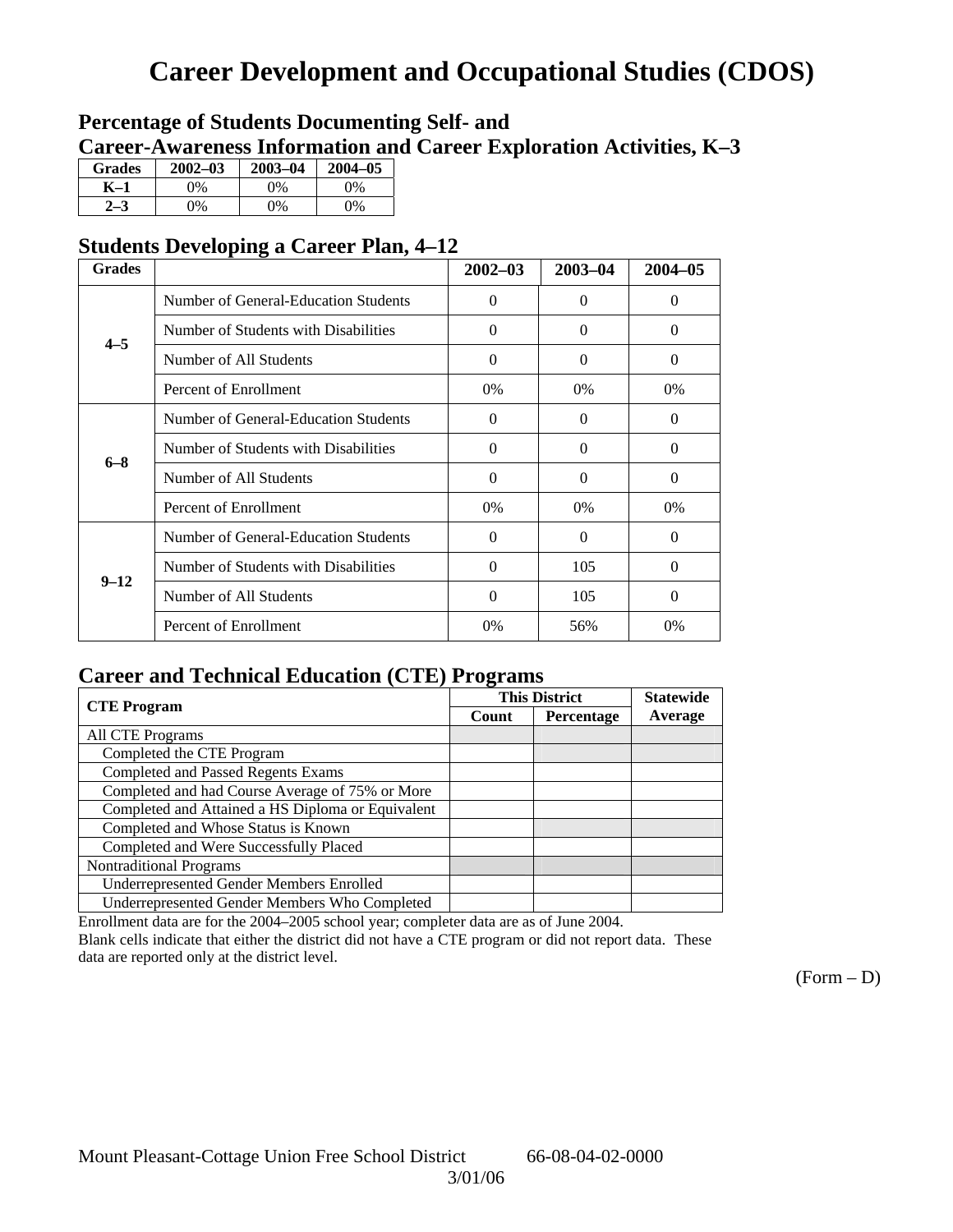# **Second Language Proficiency Examinations**

## **General-Education Students**

| <b>Test</b> | $2002 - 03$ |           |            | $2003 - 04$ | $2004 - 05$       |           |  |
|-------------|-------------|-----------|------------|-------------|-------------------|-----------|--|
|             | No. Tested  | % Passing | No. Tested | % Passing   | <b>No. Tested</b> | % Passing |  |
| French      |             | 0%        |            | $0\%$       |                   | 0%        |  |
| German      |             | 0%        |            | $0\%$       |                   | 0%        |  |
| Italian     |             | 0%        |            | 0%          |                   | 0%        |  |
| Latin       |             | 0%        |            | 0%          |                   | 0%        |  |
| Spanish     |             | 0%        |            | 0%          |                   | 0%        |  |

### **Students with Disabilities**

| <b>Test</b> | $2002 - 03$ |           |                   | $2003 - 04$ | $2004 - 05$       |           |  |
|-------------|-------------|-----------|-------------------|-------------|-------------------|-----------|--|
|             | No. Tested  | % Passing | <b>No. Tested</b> | % Passing   | <b>No. Tested</b> | % Passing |  |
| French      |             | 0%        |                   | 0%          |                   | 0%        |  |
| German      |             | 0%        |                   | 0%          |                   | 0%        |  |
| Italian     |             | 0%        |                   | $0\%$       |                   | 0%        |  |
| Latin       |             | 0%        |                   | 0%          |                   | 0%        |  |
| Spanish     |             | 0%        |                   | 0%          |                   | 0%        |  |

## **Regents Competency Tests**

## **General-Education Students**

| <b>Test</b>           | $2002 - 03$       |           |                   | $2003 - 04$ | $2004 - 05$ |           |  |
|-----------------------|-------------------|-----------|-------------------|-------------|-------------|-----------|--|
|                       | <b>No. Tested</b> | % Passing | <b>No. Tested</b> | % Passing   | No. Tested  | % Passing |  |
| <b>Mathematics</b>    |                   | 0%        |                   | 0%          |             | 0%        |  |
| Science               |                   | 0%        |                   | 0%          |             | 0%        |  |
| Reading               |                   | 0%        |                   | $0\%$       |             | 0%        |  |
| Writing               |                   | 0%        |                   | 0%          |             | 0%        |  |
| <b>Global Studies</b> |                   | 0%        |                   | 0%          |             | 0%        |  |
| U.S. Hist & Gov't     |                   | 0%        |                   | 0%          |             | 0%        |  |

## **Students with Disabilities**

| <b>Test</b>           | $2002 - 03$       |           | $2003 - 04$ |           | $2004 - 05$ |           |  |
|-----------------------|-------------------|-----------|-------------|-----------|-------------|-----------|--|
|                       | <b>No. Tested</b> | % Passing | No. Tested  | % Passing | No. Tested  | % Passing |  |
| <b>Mathematics</b>    |                   | 70%       | 12          | 50%       | 38          | 61%       |  |
| Science               | 40                | 53%       | 44          | 45%       |             | 17%       |  |
| Reading               |                   |           | 13          | 62%       |             | 53%       |  |
| Writing               |                   | 100%      | O           | 67%       | 16          | 56%       |  |
| <b>Global Studies</b> | 46                | 26%       | 46          | 54%       | 29          | 17%       |  |
| U.S. Hist & Gov't     |                   | 78%       | 10          | 50%       |             | 27%       |  |

 $(Form - E)$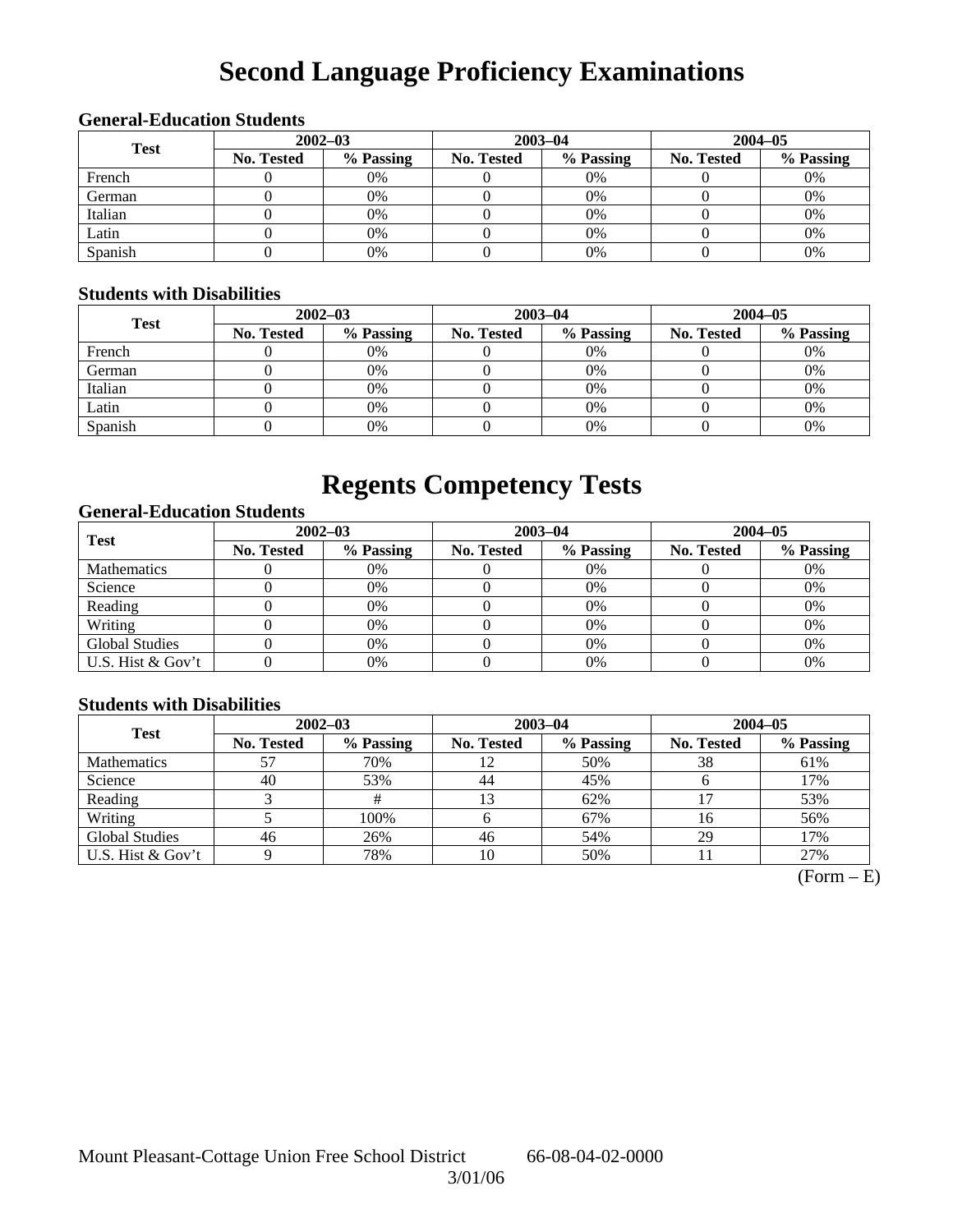# **Regents Examinations**

|                                     | <b>All Students</b> |                                     |                |                | <b>Students with Disabilities</b> |                  |
|-------------------------------------|---------------------|-------------------------------------|----------------|----------------|-----------------------------------|------------------|
|                                     | $2002 - 03$         | $2003 - 04$                         | $2004 - 05$    | $2002 - 03$    | $2003 - 04$                       | $2004 - 05$      |
|                                     |                     | <b>Comprehensive English</b>        |                |                |                                   |                  |
| Number Tested                       | 15                  | 10                                  | 19             | 15             | 10                                | 19               |
| Number Scoring 55-100               | 5                   | 7                                   | $\mathbf{1}$   | $\overline{5}$ | $\overline{7}$                    | $\mathbf{1}$     |
| Number Scoring 65-100               | $\overline{2}$      | 1                                   | $\overline{0}$ | $\overline{2}$ | 1                                 | $\overline{0}$   |
| Number Scoring 85-100               | $\overline{2}$      | $\overline{0}$                      | $\overline{0}$ | $\overline{2}$ | $\overline{0}$                    | $\overline{0}$   |
| Percentage of Tested Scoring 55-100 | 33%                 | 70%                                 | 5%             | 33%            | 70%                               | 5%               |
| Percentage of Tested Scoring 65-100 | 13%                 | 10%                                 | 0%             | 13%            | 10%                               | 0%               |
| Percentage of Tested Scoring 85-100 | 13%                 | 0%                                  | 0%             | 13%            | 0%                                | 0%               |
|                                     |                     | <b>Mathematics A</b>                |                |                |                                   |                  |
| Number Tested                       | 26                  | 17                                  | 25             | 26             | 17                                | 25               |
| Number Scoring 55-100               | $\mathbf{1}$        | $\overline{12}$                     | 9              | 1              | $\overline{12}$                   | 9                |
| Number Scoring 65-100               | $\overline{0}$      | 11                                  | $\overline{2}$ | $\mathbf{0}$   | 11                                | $\overline{2}$   |
| Number Scoring 85-100               | $\overline{0}$      | $\overline{0}$                      | $\overline{0}$ | $\overline{0}$ | $\overline{0}$                    | $\overline{0}$   |
| Percentage of Tested Scoring 55-100 | 4%                  | 71%                                 | 36%            | 4%             | 71%                               | 36%              |
| Percentage of Tested Scoring 65-100 | 0%                  | 65%                                 | 8%             | 0%             | 65%                               | 8%               |
| Percentage of Tested Scoring 85-100 | 0%                  | 0%                                  | 0%             | 0%             | 0%                                | 0%               |
|                                     |                     | <b>Mathematics B</b>                |                |                |                                   |                  |
| Number Tested                       | $\boldsymbol{0}$    | $\mathbf{0}$                        | $\overline{0}$ | $\theta$       | $\mathbf{0}$                      | $\boldsymbol{0}$ |
| Number Scoring 55-100               | $\overline{0}$      | $\overline{0}$                      | $\overline{0}$ | $\overline{0}$ | $\overline{0}$                    | $\overline{0}$   |
| Number Scoring 65-100               | $\mathbf{0}$        | $\overline{0}$                      | $\overline{0}$ | $\overline{0}$ | $\overline{0}$                    | $\boldsymbol{0}$ |
| Number Scoring 85-100               | $\overline{0}$      | $\overline{0}$                      | $\overline{0}$ | $\overline{0}$ | $\overline{0}$                    | $\overline{0}$   |
| Percentage of Tested Scoring 55-100 | 0%                  | 0%                                  | 0%             | 0%             | 0%                                | 0%               |
| Percentage of Tested Scoring 65-100 | $\overline{0\%}$    | 0%                                  | 0%             | 0%             | 0%                                | 0%               |
| Percentage of Tested Scoring 85-100 | 0%                  | 0%                                  | 0%             | 0%             | 0%                                | 0%               |
|                                     |                     | <b>Global History and Geography</b> |                |                |                                   |                  |
| Number Tested                       | 30                  | 28                                  | 26             | 30             | 28                                | 26               |
| Number Scoring 55-100               | $\overline{7}$      | $\bf 8$                             | 5              | $\overline{7}$ | $\overline{8}$                    | 5                |
| Number Scoring 65-100               | 5                   | 6                                   | 3              | 5              | 6                                 | 3                |
| Number Scoring 85-100               | 1                   | $\overline{0}$                      | $\overline{0}$ | $\mathbf{1}$   | $\overline{0}$                    | $\overline{0}$   |
| Percentage of Tested Scoring 55-100 | 23%                 | 29%                                 | 19%            | 23%            | 29%                               | 19%              |
| Percentage of Tested Scoring 65-100 | 17%                 | 21%                                 | 12%            | 17%            | 21%                               | 12%              |
| Percentage of Tested Scoring 85-100 | 3%                  | 0%                                  | 0%             | 3%             | 0%                                | 0%               |
|                                     |                     | <b>U.S. History and Government</b>  |                |                |                                   |                  |
| Number Tested                       | 19                  | 9                                   | 14             | 19             | 9                                 | 14               |
| Number Scoring 55-100               | 10                  | $\overline{0}$                      | $\overline{4}$ | 10             | $\mathbf{0}$                      | $\overline{4}$   |
| Number Scoring 65-100               | 5                   | $\overline{0}$                      | 3              | 5              | $\boldsymbol{0}$                  | 3                |
| Number Scoring 85-100               | $\mathbf{1}$        | $\overline{0}$                      | $\mathbf{1}$   | $\mathbf{1}$   | $\overline{0}$                    | $\mathbf{1}$     |
| Percentage of Tested Scoring 55-100 | 53%                 | 0%                                  | 29%            | 53%            | 0%                                | 29%              |
| Percentage of Tested Scoring 65-100 | 26%                 | 0%                                  | 21%            | 26%            | 0%                                | 21%              |
| Percentage of Tested Scoring 85-100 | 5%                  | 0%                                  | 7%             | 5%             | 0%                                | 7%               |

 $\overline{(Form - F)}$ 

3/01/06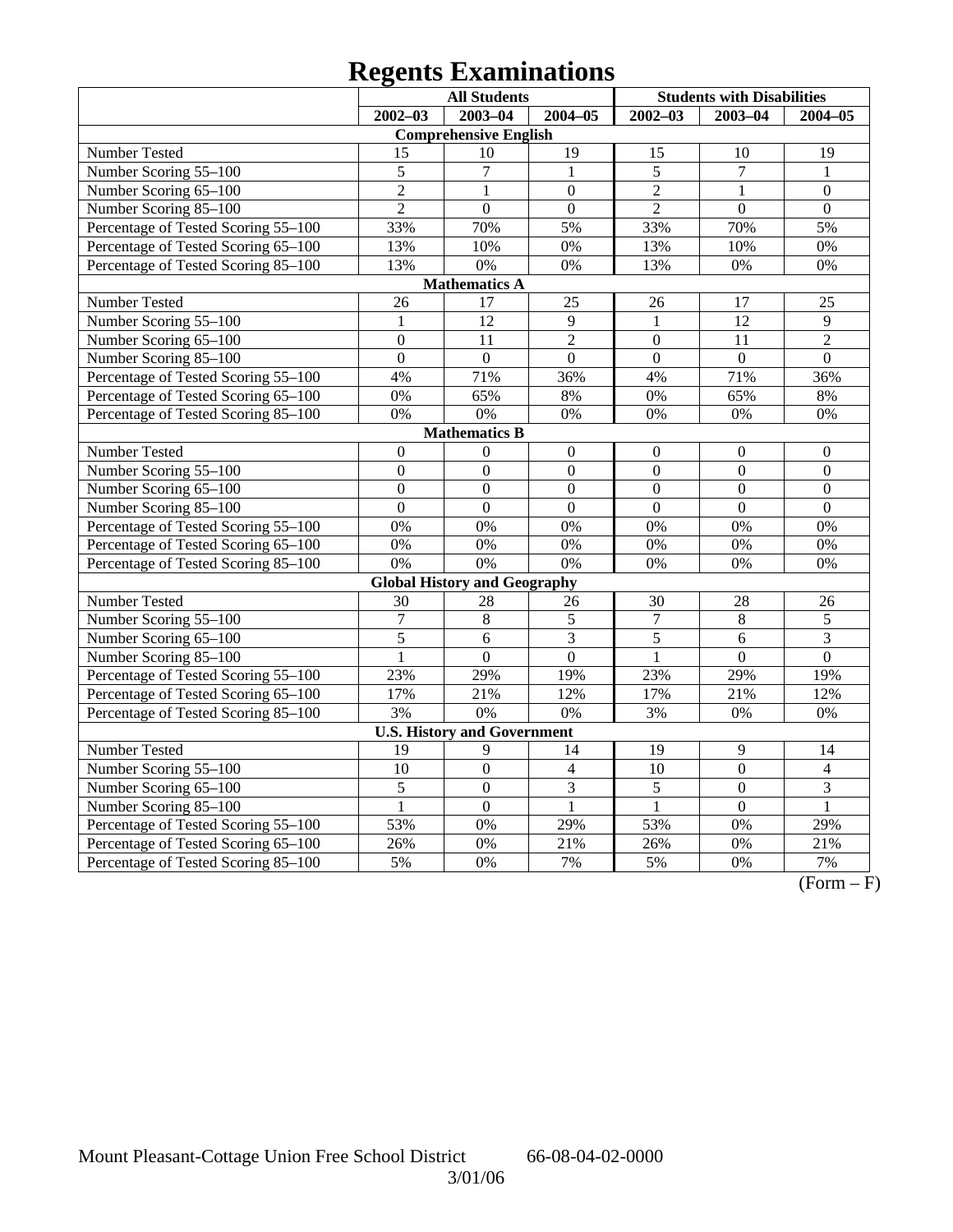## **Regents Examinations**

|                                     | o                | <b>All Students</b>                   |                  |                  | <b>Students with Disabilities</b> |                  |
|-------------------------------------|------------------|---------------------------------------|------------------|------------------|-----------------------------------|------------------|
|                                     | $2002 - 03$      | $2003 - 04$                           | 2004-05          | $2002 - 03$      | $2003 - 04$                       | $2004 - 05$      |
|                                     |                  | <b>Living Environment</b>             |                  |                  |                                   |                  |
| Number Tested                       | $\mathbf{0}$     | 14                                    | $\boldsymbol{0}$ | $\boldsymbol{0}$ | 14                                | $\boldsymbol{0}$ |
| Number Scoring 55-100               | $\boldsymbol{0}$ | 14                                    | $\boldsymbol{0}$ | $\overline{0}$   | 14                                | $\boldsymbol{0}$ |
| Number Scoring 65-100               | $\boldsymbol{0}$ | 12                                    | $\mathbf{0}$     | $\mathbf{0}$     | 12                                | $\boldsymbol{0}$ |
| Number Scoring 85-100               | $\overline{0}$   | $\overline{0}$                        | $\overline{0}$   | $\overline{0}$   | $\theta$                          | $\overline{0}$   |
| Percentage of Tested Scoring 55-100 | 0%               | 100%                                  | 0%               | 0%               | 100%                              | 0%               |
| Percentage of Tested Scoring 65-100 | 0%               | 86%                                   | 0%               | 0%               | 86%                               | 0%               |
| Percentage of Tested Scoring 85-100 | 0%               | 0%                                    | 0%               | 0%               | 0%                                | 0%               |
|                                     |                  | <b>Physical Setting/Earth Science</b> |                  |                  |                                   |                  |
| Number Tested                       | $\boldsymbol{0}$ | $\boldsymbol{0}$                      | $\boldsymbol{0}$ | $\boldsymbol{0}$ | $\boldsymbol{0}$                  | $\mathbf{0}$     |
| Number Scoring 55-100               | $\boldsymbol{0}$ | $\mathbf{0}$                          | $\mathbf{0}$     | $\overline{0}$   | $\Omega$                          | $\Omega$         |
| Number Scoring 65-100               | $\overline{0}$   | $\boldsymbol{0}$                      | $\mathbf{0}$     | $\mathbf{0}$     | $\overline{0}$                    | $\overline{0}$   |
| Number Scoring 85-100               | $\overline{0}$   | $\overline{0}$                        | $\overline{0}$   | $\overline{0}$   | $\overline{0}$                    | $\overline{0}$   |
| Percentage of Tested Scoring 55-100 | 0%               | 0%                                    | 0%               | 0%               | 0%                                | 0%               |
| Percentage of Tested Scoring 65-100 | 0%               | 0%                                    | 0%               | 0%               | 0%                                | 0%               |
| Percentage of Tested Scoring 85-100 | 0%               | 0%                                    | 0%               | 0%               | 0%                                | 0%               |
|                                     |                  | <b>Physical Setting/Chemistry</b>     |                  |                  |                                   |                  |
| Number Tested                       | $\overline{0}$   | $\boldsymbol{0}$                      | $\boldsymbol{0}$ | $\mathbf{0}$     | $\mathbf{0}$                      | $\overline{0}$   |
| Number Scoring 55-100               | $\overline{0}$   | $\overline{0}$                        | $\overline{0}$   | $\overline{0}$   | $\overline{0}$                    | $\overline{0}$   |
| Number Scoring 65-100               | $\overline{0}$   | $\overline{0}$                        | $\overline{0}$   | $\overline{0}$   | $\overline{0}$                    | $\overline{0}$   |
| Number Scoring 85-100               | $\overline{0}$   | $\overline{0}$                        | $\overline{0}$   | $\overline{0}$   | $\overline{0}$                    | $\overline{0}$   |
| Percentage of Tested Scoring 55-100 | 0%               | 0%                                    | 0%               | 0%               | 0%                                | 0%               |
| Percentage of Tested Scoring 65-100 | 0%               | 0%                                    | 0%               | 0%               | 0%                                | 0%               |
| Percentage of Tested Scoring 85-100 | 0%               | 0%                                    | 0%               | 0%               | 0%                                | 0%               |
|                                     |                  | <b>Physical Setting/Physics</b>       |                  |                  |                                   |                  |
| Number Tested                       |                  |                                       | $\boldsymbol{0}$ |                  | 1                                 | $\overline{0}$   |
| Number Scoring 55-100               |                  | $\#$                                  | $\mathbf{0}$     |                  | $\overline{\#}$                   | $\boldsymbol{0}$ |
| Number Scoring 65-100               |                  | #                                     | $\mathbf{0}$     |                  | $\overline{\ddot{}}$              | $\overline{0}$   |
| Number Scoring 85-100               |                  | $\#$                                  | $\boldsymbol{0}$ |                  | $\#$                              | $\overline{0}$   |
| Percentage of Tested Scoring 55-100 |                  | $\overline{\#}$                       | 0%               |                  | $\#$                              | 0%               |
| Percentage of Tested Scoring 65-100 |                  | #                                     | 0%               |                  | #                                 | 0%               |
| Percentage of Tested Scoring 85-100 |                  | $\overline{\ddot{\pi}}$               | 0%               |                  | #                                 | 0%               |

\* Physical Setting/Physics results for 2002–03 are not included in the report card because the Department issued new conversion charts for assessments administered in that year.

## $(Form - G)$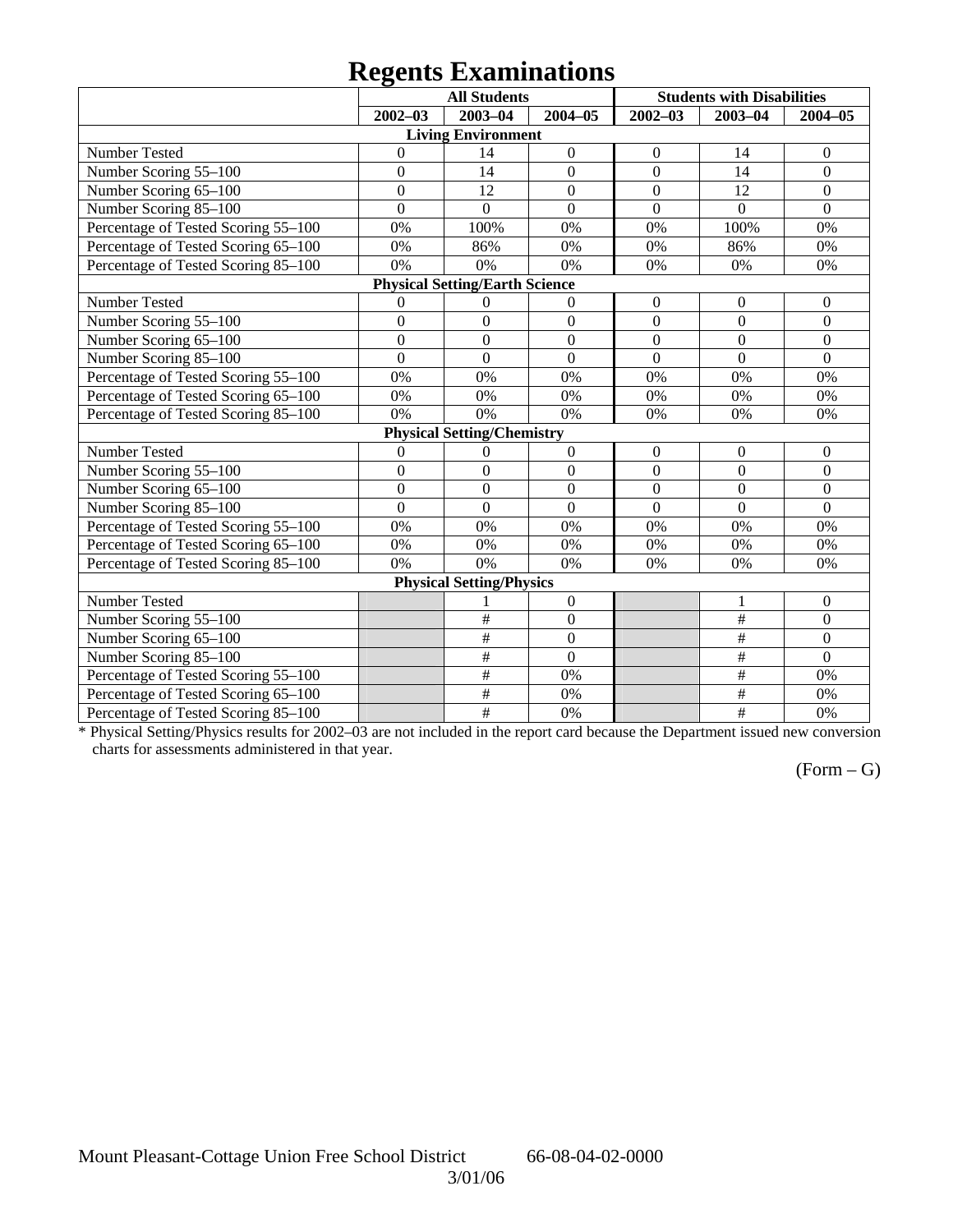|                 |                                   | <b>Number</b><br><b>Tested</b> | $\%$ at Level 1 | $\%$ at Level 2 $\parallel$ | $\%$ at Level 3 $\parallel$ | $\%$ at Level 4 |
|-----------------|-----------------------------------|--------------------------------|-----------------|-----------------------------|-----------------------------|-----------------|
|                 | <b>General-Education Students</b> |                                |                 |                             |                             |                 |
| <b>Nov 2004</b> | <b>Students with Disabilities</b> |                                |                 |                             |                             |                 |
|                 | All Students                      |                                |                 |                             |                             |                 |

## **Elementary-Level Social Studies**

## **Middle-Level Social Studies**

|                  |                                   | <b>Number</b><br><b>Tested</b> | % at Level 1 |     | $\%$ at Level 2 $\%$ at Level 3 | % at Level 4 |
|------------------|-----------------------------------|--------------------------------|--------------|-----|---------------------------------|--------------|
|                  | <b>General-Education Students</b> |                                | 0%           | 0%  | 0%                              | 0%           |
| <b>June 2005</b> | <b>Students with Disabilities</b> | 30                             | 57%          | 40% | 3%                              | 0%           |
|                  | All Students                      | 30                             | 57%          | 40% | 3%                              | 0%           |

 $(Form - I)$